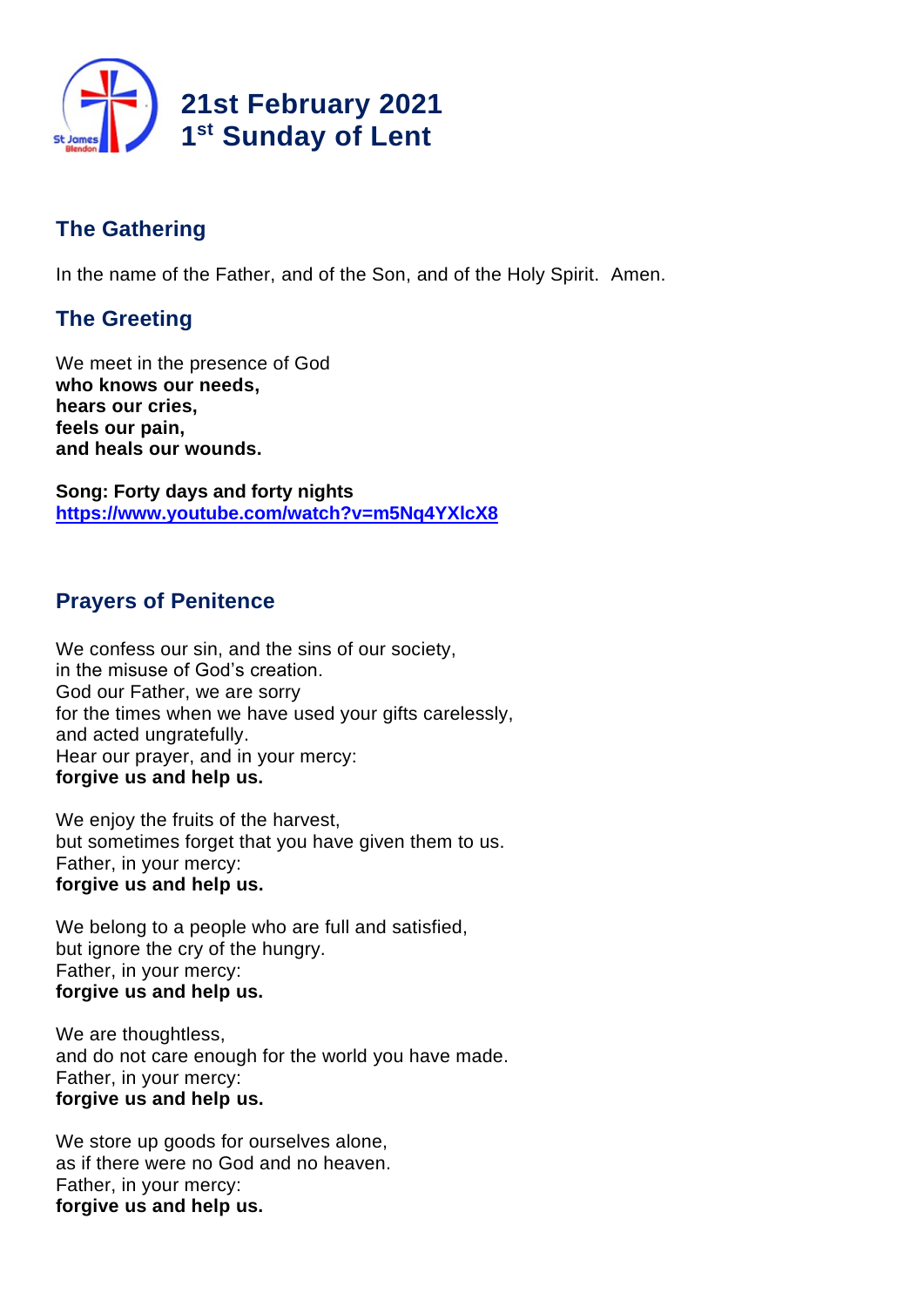The Lord enrich us with his grace, and nourish us with his blessing; the Lord defend us in trouble and keep us from all evil; the Lord accept our prayers, and absolve us from our offences, for the sake of Jesus Christ, our Saviour. **Amen.**

## **Collect**

Heavenly Father, your Son battled with the powers of darkness, and grew closer to you in the desert: help us to use these days to grow in wisdom and prayer that we may witness to your saving love in Jesus Christ our Lord. **Amen.**

## **The Liturgy of the Word**

## **Isaiah 43**

But now, this is what the LORD says he who created you, Jacob, he who formed you, Israel: "Do not fear, for I have redeemed you; I have summoned you by name; you are mine. **<sup>2</sup>** When you pass through the waters, I will be with you; and when you pass through the rivers, they will not sweep over you. When you walk through the fire, you will not be burned; the flames will not set you ablaze. **3** For I am the LORD your God, the Holy One of Israel, your Saviour; I give Egypt for your ransom, Cush and Seba in your stead. **<sup>4</sup>** Since you are precious and honoured in my sight, and because I love you, I will give people in exchange for you, nations in exchange for your life. **<sup>5</sup>** Do not be afraid, for I am with you; I will bring your children from the east and gather you from the west. **6** I will say to the north, 'Give them up!' and to the south, 'Do not hold them back.' Bring my sons from afar and my daughters from the ends of the earth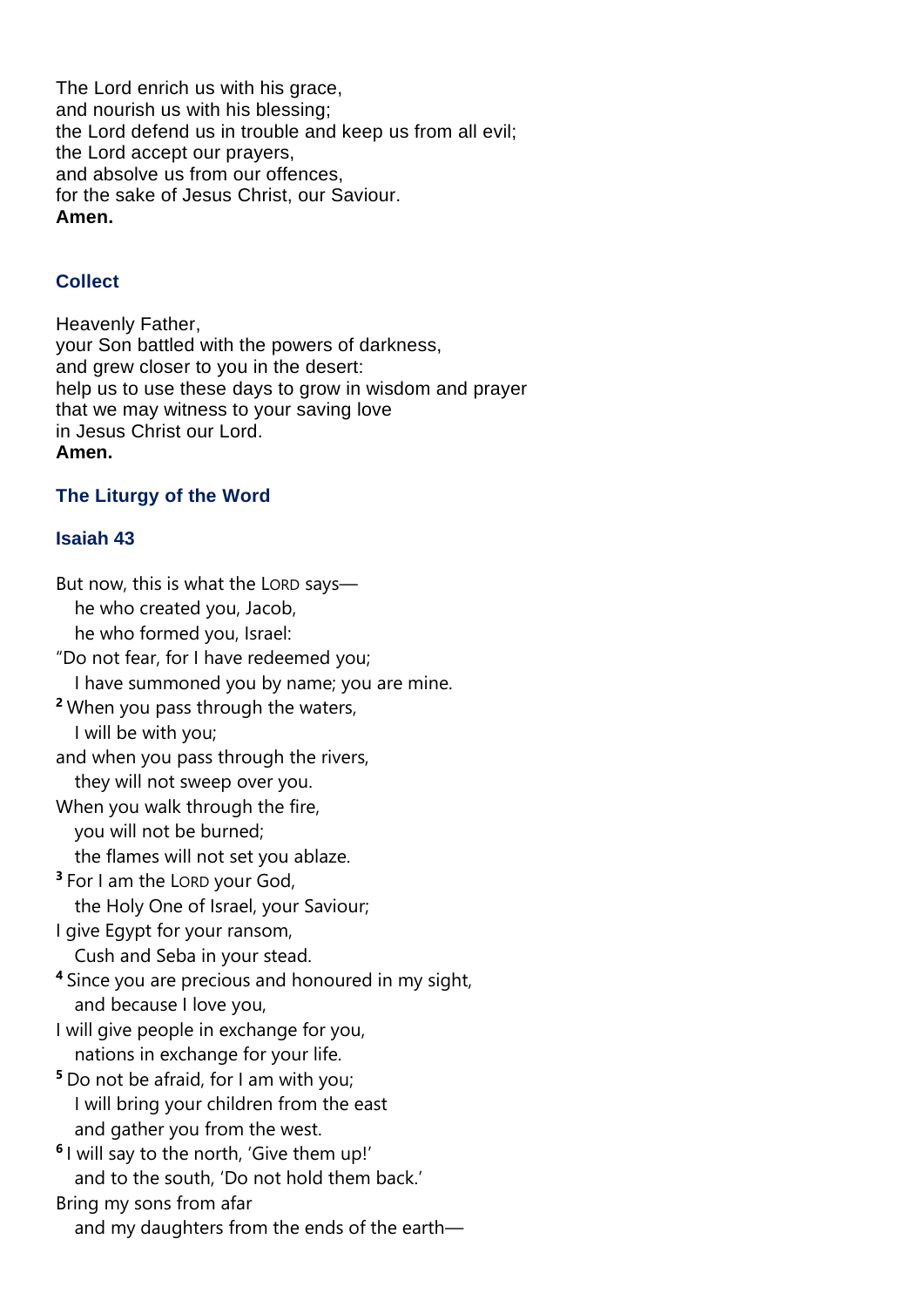**<sup>7</sup>** everyone who is called by my name, whom I created for my glory, whom I formed and made."

**8** Lead out those who have eyes but are blind, who have ears but are deaf.

**<sup>9</sup>** All the nations gather together and the peoples assemble.

Which of their gods foretold this and proclaimed to us the former things? Let them bring in their witnesses to prove they were right,

so that others may hear and say, "It is true."

- **<sup>10</sup>** "You are my witnesses," declares the LORD, "and my servant whom I have chosen,
- so that you may know and believe me and understand that I am he.

Before me no god was formed,

nor will there be one after me.

**<sup>11</sup>** I, even I, am the LORD,

and apart from me there is no saviour.

**<sup>12</sup>** I have revealed and saved and proclaimed—

I, and not some foreign god among you.

You are my witnesses," declares the LORD, "that I am God.

- **13** Yes, and from ancient days I am he.
- No one can deliver out of my hand.

When I act, who can reverse it?"

**<sup>14</sup>** This is what the LORD says—

your Redeemer, the Holy One of Israel:

"For your sake I will send to Babylon and bring down as fugitives all the Babylonians, in the ships in which they took pride.

**<sup>15</sup>** I am the LORD, your Holy One, Israel's Creator, your King."

**<sup>16</sup>** This is what the LORD says he who made a way through the sea, a path through the mighty waters,

**<sup>17</sup>** who drew out the chariots and horses, the army and reinforcements together,

- and they lay there, never to rise again,
- extinguished, snuffed out like a wick:

**<sup>18</sup>** "Forget the former things; do not dwell on the past.

**<sup>19</sup>** See, I am doing a new thing!

Now it springs up; do you not perceive it?

I am making a way in the wilderness and streams in the wasteland.

**<sup>20</sup>** The wild animals honour me, the jackals and the owls,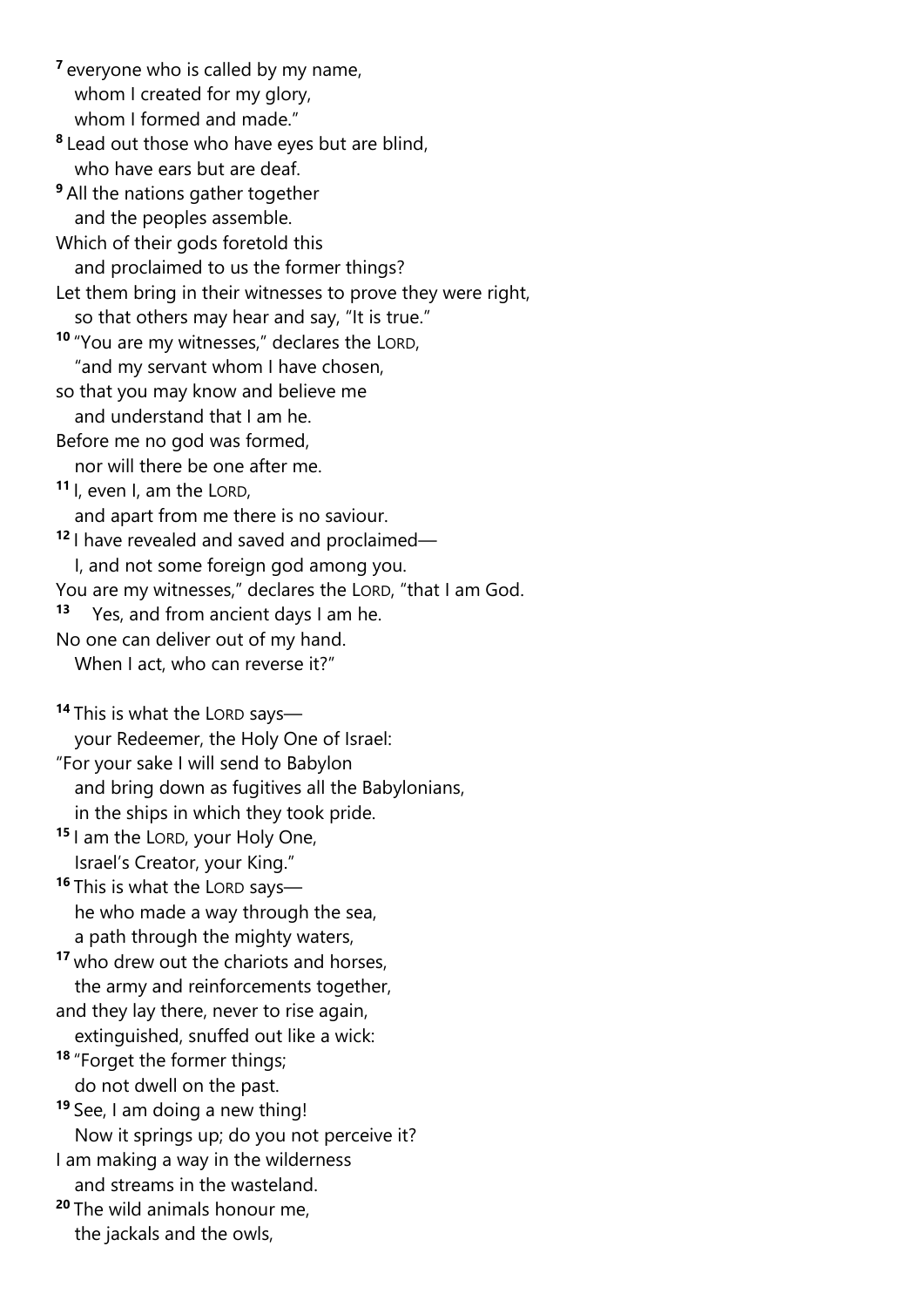because I provide water in the wilderness and streams in the wasteland,

to give drink to my people, my chosen,

- **21** the people I formed for myself that they may proclaim my praise.
- **<sup>22</sup>** "Yet you have not called on me, Jacob, you have not wearied yourselves for me, Israel.
- **<sup>23</sup>** You have not brought me sheep for burnt offerings, nor honoured me with your sacrifices.
- I have not burdened you with grain offerings nor wearied you with demands for incense.
- **<sup>24</sup>** You have not bought any fragrant calamus for me, or lavished on me the fat of your sacrifices.
- But you have burdened me with your sins and wearied me with your offenses.
- **<sup>25</sup>** "I, even I, am he who blots out your transgressions, for my own sake, and remembers your sins no more.
- **<sup>26</sup>** Review the past for me, let us argue the matter together; state the case for your innocence.
- **<sup>27</sup>** Your first father sinned; those I sent to teach you rebelled against me.
- **<sup>28</sup>** So I disgraced the dignitaries of your temple; I consigned Jacob to destruction and Israel to scorn.

*This is the word of the Lord. Thanks be to God.*

# **Psalm 25:1-9**

**1** In you, LORD my God, I put my trust.

**2** I trust in you; do not let me be put to shame, nor let my enemies triumph over me. **<sup>3</sup>** No one who hopes in you will ever be put to shame, but shame will come on those who are treacherous without cause.

- **<sup>4</sup>** Show me your ways, LORD, teach me your paths.
- **<sup>5</sup>** Guide me in your truth and teach me, for you are God my Saviour, and my hope is in you all day long.
- **<sup>6</sup>** Remember, LORD, your great mercy and love, for they are from of old.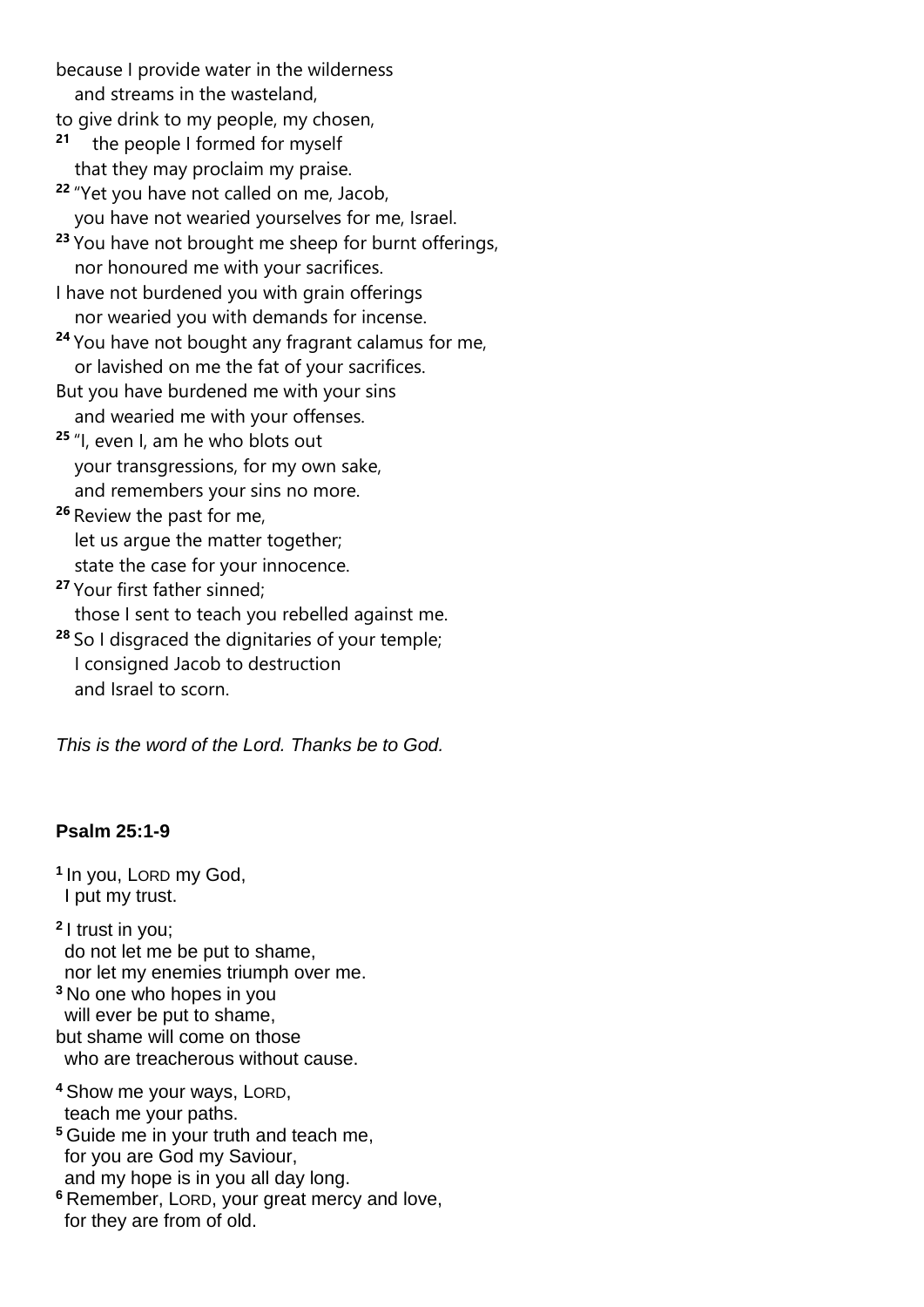**<sup>7</sup>** Do not remember the sins of my youth and my rebellious ways; according to your love remember me, for you, LORD, are good.

**<sup>8</sup>** Good and upright is the LORD; therefore he instructs sinners in his ways. **<sup>9</sup>** He guides the humble in what is right and teaches them his way.

*This is the word of the Lord. Thanks be to God.*

### **1 Peter 3:18-end**

**<sup>18</sup>** For Christ also suffered once for sins, the righteous for the unrighteous, to bring you to God. He was put to death in the body but made alive in the Spirit. **<sup>19</sup>** After being made alive, he went and made proclamation to the imprisoned spirits— **<sup>20</sup>** to those who were disobedient long ago when God waited patiently in the days of Noah while the ark was being built. In it only a few people, eight in all, were saved through water, **<sup>21</sup>** and this water symbolizes baptism that now saves you also—not the removal of dirt from the body but the pledge of a clear conscience toward God. It saves you by the resurrection of Jesus Christ, **<sup>22</sup>** who has gone into heaven and is at God's right hand—with angels, authorities and powers in submission to him.

*This is the word of the Lord. Thanks be to God.* 

**Song: Endless Hallelujah <https://www.youtube.com/watch?v=gtzAciGlgKE>**

#### **Gospel Reading**

Hear the Gospel of our Lord Jesus Christ according to Mark. Glory to you, O Lord.

#### **Mark 2:1-12**

A few days later, when Jesus again entered Capernaum, the people heard that he had come home. **<sup>2</sup>** They gathered in such large numbers that there was no room left, not even outside the door, and he preached the word to them. **<sup>3</sup>** Some men came, bringing to him a paralyzed man, carried by four of them. **<sup>4</sup>** Since they could not get him to Jesus because of the crowd, they made an opening in the roof above Jesus by digging through it and then lowered the mat the man was lying on. **<sup>5</sup>** When Jesus saw their faith, he said to the paralyzed man, "Son, your sins are forgiven."

**<sup>6</sup>** Now some teachers of the law were sitting there, thinking to themselves, **<sup>7</sup>** "Why does this fellow talk like that? He's blaspheming! Who can forgive sins but God alone?"

**8** Immediately Jesus knew in his spirit that this was what they were thinking in their hearts, and he said to them, "Why are you thinking these things? **<sup>9</sup>** Which is easier: to say to this paralyzed man, 'Your sins are forgiven,' or to say, 'Get up, take your mat and walk'? **<sup>10</sup>** But I want you to know that the Son of Man has authority on earth to forgive sins." So he said to the man, **<sup>11</sup>** "I tell you, get up, take your mat and go home." **<sup>12</sup>** He got up, took his mat and walked out in full view of them all. This amazed everyone and they praised God, saying, "We have never seen anything like this!"

*This is the Gospel of the Lord. Praise to you, O Christ.*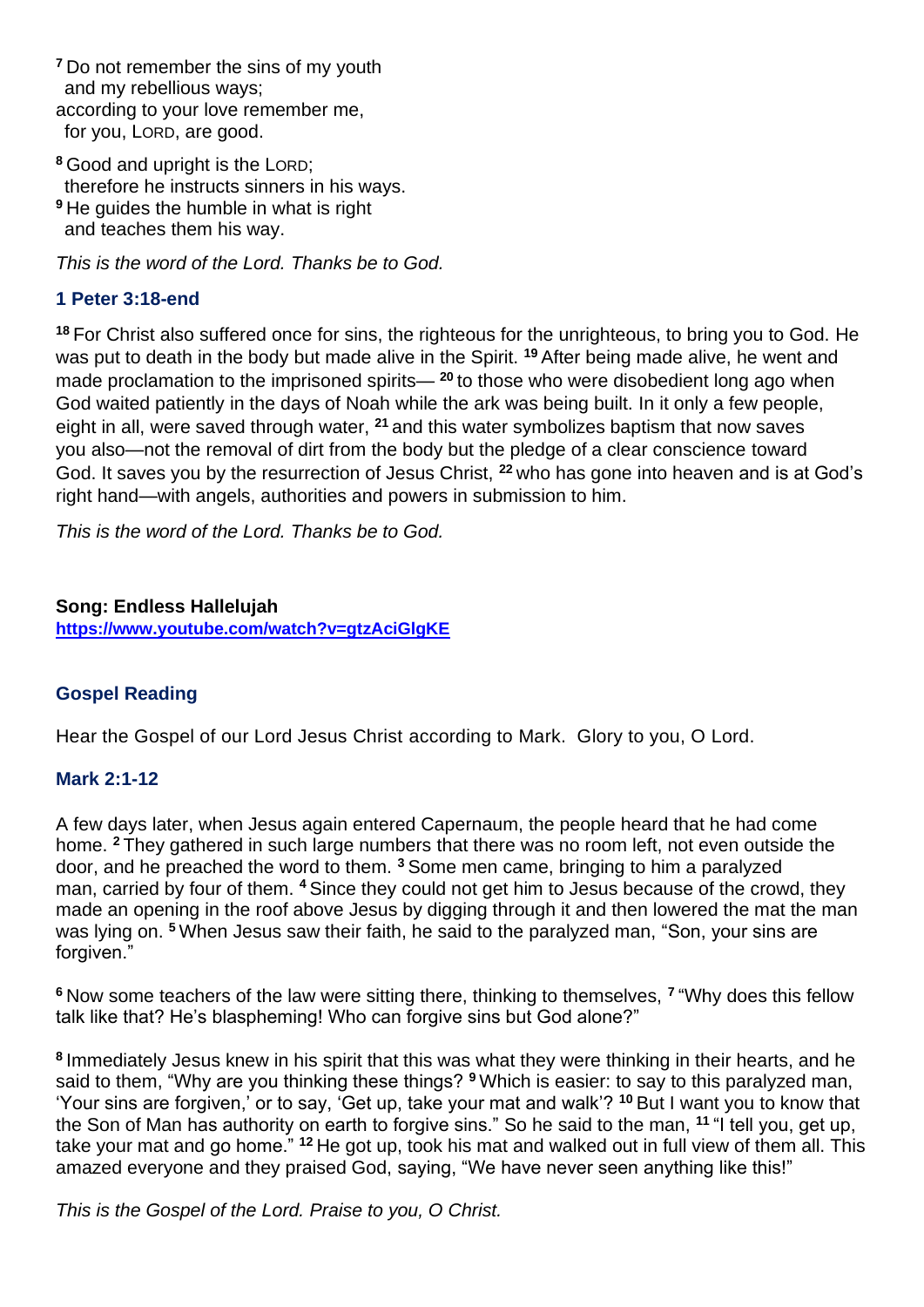#### **Sermon**

I love this incident in Mark's Gospel. Jesus has such a crowd round him. The place is full to bursting. Wouldn't we like to see St James that full!

But these guys with their sick friend are not going to be put off. They can't get through the door, so they open up the roof instead. Jesus is impressed. He heals their friend – *and* puts one over on the teachers of the law. It's all great stuff.

I do wonder about the roof, though. I just hope it got mended afterwards.

But I'll come back to the paralysed man a little later. It is worth our thinking about what Isaiah says.

So let's remind ourselves.

Isaiah was writing in the last years of the Kingdom of Judah. We know he was active during the reign of Hezekiah. That's around 700 years before Jesus was born.

But this section of his writing is looking ahead, a hundred years or more. The kingdom of Judah is no more. Nebuchadnezzar, the king of Babylon, has captured Jerusalem. He has carried off many of the Jews to Babylon. It is a hard time for them, in exile.

And Isaiah is thinking about the time to come, when God's people will be rescued from that exile.

Do you feel a bit like an exile, at the moment? I don't want in any way to minimise the difficulties of people who have to flee their home country.

There are far too many places in this world

where people can't feel safe in their own homes. And, like Joseph & Mary, after Jesus was born,

sometimes they have to seek refuge in another land. It is a disgrace on humanity, that our world should be like that.

But I do feel *something* of an exile, just now. We are cut off from so much of what we think of as ordinary life. It is not just being unable to meet together for worship. We can't even give folk a hug when we see them. We can't get close enough for a proper conversation.

So I think we can understand *something* of how the Jews will have felt, when they were exiles in Babylon.

So, what is God saying through Isaiah, to people in exile? First is this: God's people won't be out in the cold for ever. God does new things.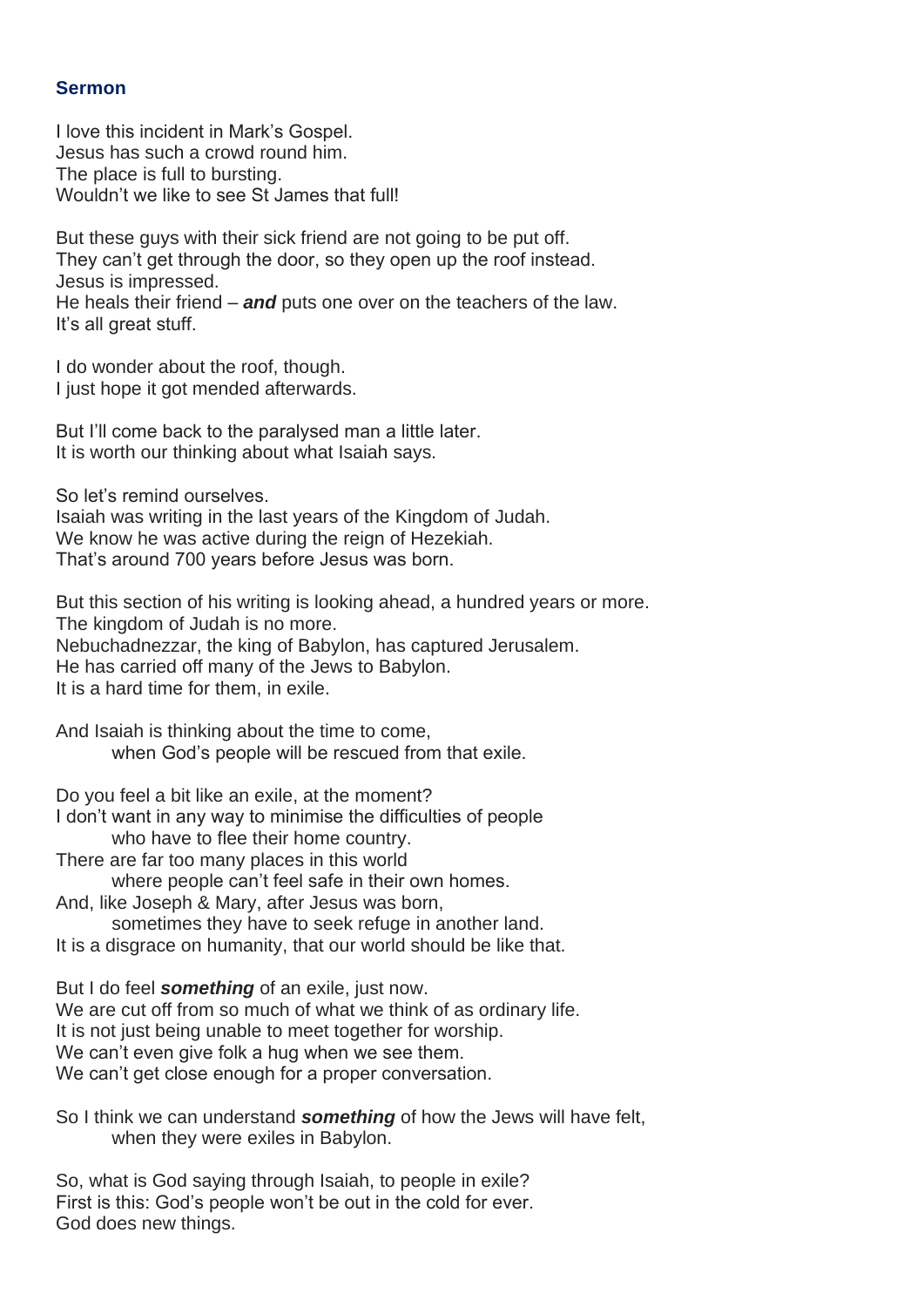He rescues from exile.

I know that several of us are involved, this Lent, in studying the book "*Living his Story*." The Archbishop of Canterbury has written the Foreword for the book. He talks about the pandemic, as being in the wilderness, for an extended period of time. And I think he is right. Many folk will feel that they are in a wilderness.

But God can make even the wilderness fruitful. It won't be a trackless desert. There will be a way, there will be streams of water.

The Bible says this sort of thing, time and again. God "turns a desert into pools of water", we read in the Psalms. "The desert shall rejoice and blossom", Isaiah says elsewhere. "When the poor and needy seek water, … I the LORD will answer them … "I will make the wilderness a pool of water." God brings life to the desert places.

We know that, after the Jews were exiled, many of them eventually returned to Judea. They rebuilt the walls of Jerusalem; they rebuilt the Temple. Read all about it, in the books of Ezra and Nehemiah, in our Bibles.

But God's purpose isn't *always* to restore to what things were before. Sometimes, God will rescue us from the exile, from the desert, by making the desert blossom. Instead of taking us back to where we think the life is, he brings life to us. "I provide water in the wilderness," he says, "to give drink to my chosen people".

If the pandemic means we are in the wilderness now;

if it means that we are in a sort of exile,

we can hope for it to be over.

The spread of vaccination, the fall in the number of infections – they give us cause for hope. But our hope is not simply for everything to be restored to what it was before.

Of course, I want these restrictions to be withdrawn. As soon as we can, I want to sing again. Come the summer, I want to go and watch some cricket.

But the world had plenty of problems, before the pandemic started. And *just* going back to how we were isn't the answer.

No, our hope is in the God who does a new thing. Who does it *now*.

He is the God who can make wonderful things happen, even in the desert,

even in the midst of the pandemic.

So be alert for what God is doing now.

Maybe in those conversations we can have – whether on the phone,

or when we meet someone outdoors.

God wants to be in on those conversations.

To bring refreshment in the desert.

And why? So that God's people may proclaim his praise.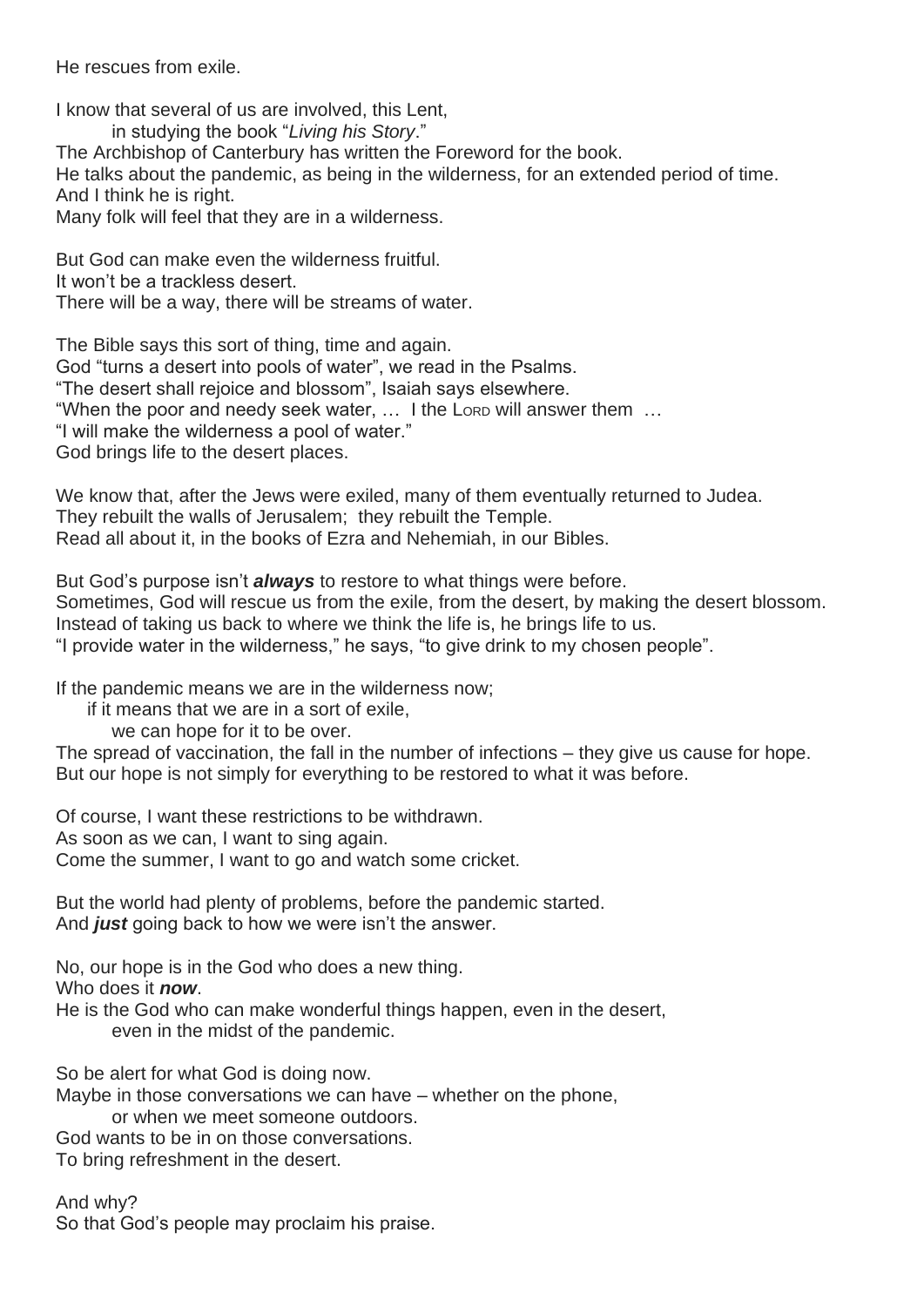We can't **sing** his praises, just yet. But we can proclaim them. In our lives, in those conversations, we can proclaim God's praise – just by sharing what God has done for us.

*There* is a challenge for us. And perhaps reading that book I mentioned, "*Living his Story*", will help us.

And, when the pandemic is indeed over, God will be doing yet more new things. He will have new things for us to discover, even more new experiences to share. We can't just put the clock back.

But back to our passage. Isaiah has more for us. There is a great big BUT to point out.

God has a bone to pick with his people. "You haven't called on *me*, you haven't wearied yourselves for *me*," he says.

Worship, in exile, would be difficult. When the Jews were in Babylon, they hadn't got the Temple to visit. So the usual pattern of worship couldn't happen. Sounds a familiar situation. *Our* usual worship can't happen, just now.

But the Jews weren't really trying.

They weren't seeking God with their whole heart.

"You shall love the LORD your God with *all your heart*", says Deuteronomy. But they *didn't*.

They weren't honouring God as they could, as they *should*.

They weren't being sincere, they weren't being honest,

with God or with themselves.

Instead, God says they have burdened him with their sins. Isaiah doesn't tell us here, how the people were going astray.

Sin isn't a popular word these days. But *anything* which doesn't put God first is sin. Whatever we let take God's place, that is sin. How does that fit with us? What is there in our lives, which is taking God's place? Whatever we allow to take God's place, that is sin.

And then Isaiah has another BUT. God wants to do wonderful things; but his people have failed him. They don't deserve any of it. How can this problem be solved?

Out of nowhere, suddenly Isaiah brings us the answer. God speaks again.

"I, even I, am he who blots out your transgressions, for my own sake, and remembers your sins no more."

"Yes, you have failed me," God says. "You have let me down.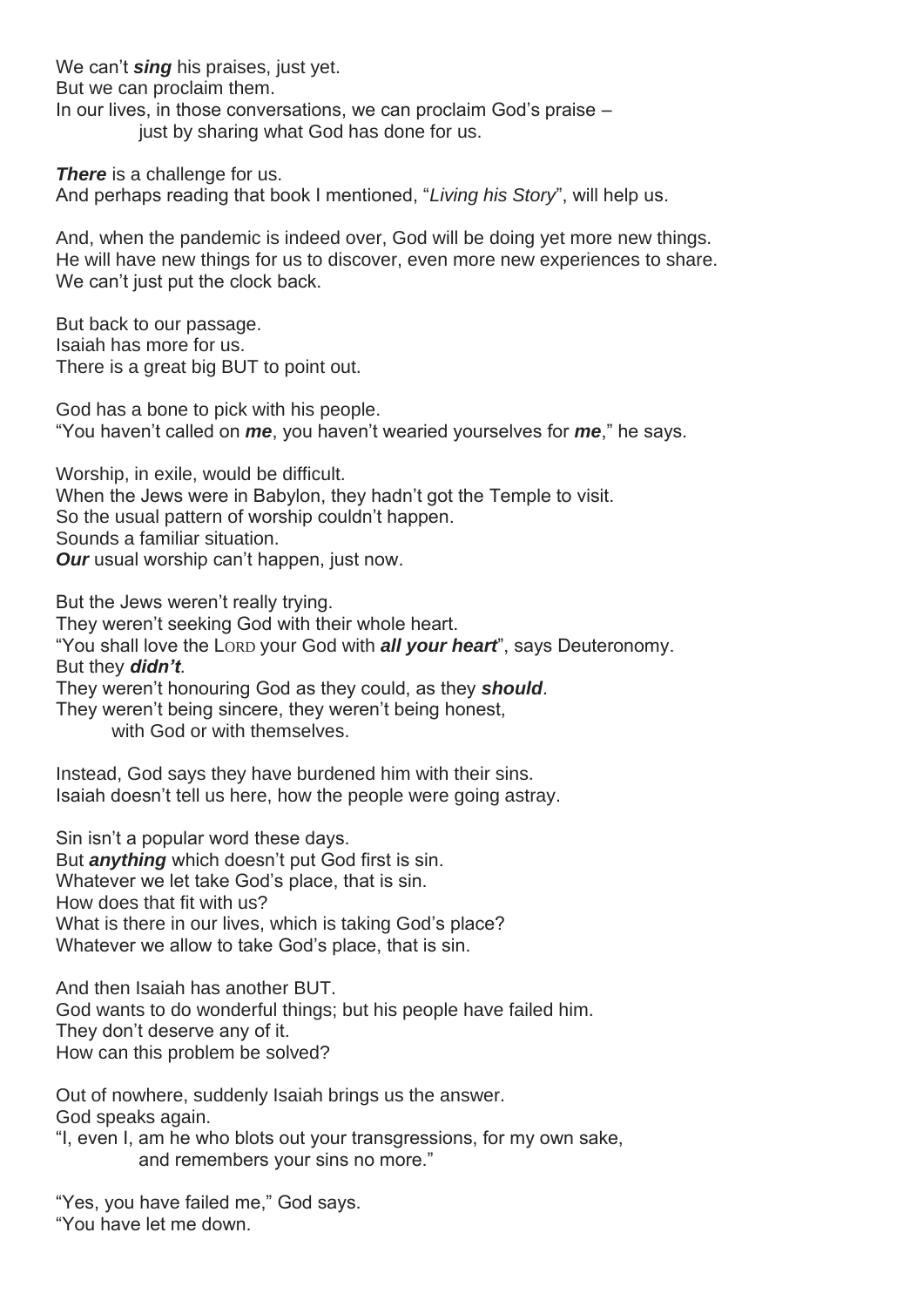"But I am still the God who forgives. "I'm ready to forget your sins. "I want to go on loving you. "I want to restore our relationship."

This is our amazing, merciful, forgiving God. The Bible shows us his mercy, his steadfast love, on page after page. In our Psalm, the writer trusts in God's mercy: "May you have mercy on me, LORD", he says.

Our big problem is not the state of this world. The pandemic is big; but it isn't mankind's biggest problem. Our problem is *our sin* – because each of us has messed up. Lent is a good time to remind ourselves about that. It is good to remember that each of us needs God's mercy. But – God is steadfast in mercy. Praise be to him! "I am he who blots out your transgressions", he says.

And this is what Jesus demonstrates, in our Gospel passage. Those guys bringing the paralysed man to Jesus know their friend needs help. But Jesus doesn't talk to *them*.

You know the syndrome, don't you? If someone is in a wheelchair, you ask the person pushing the chair: "Does he take sugar?"

None of that, for Jesus.

He doesn't ask the *friends* "What can I do for your mate?" When Jesus sees this chap lying on the mat, he speaks directly to *him*. This paralysed man matters to Jesus: he cares, he loves.

Sometimes, when Jesus encountered sick people, he just healed their body. But Jesus came to do more than that. So He says to the man "Your sins are forgiven."

Yes, the chap gets healed as well. But, first, his sins are forgiven.

He needs love and forgiveness, more even than healing of his body. And Jesus speaks to that need.

Now we are 2,000 years on. But the need is the same. Our world needs God's love. It needs God's forgiveness. *We* need God's love, his forgiveness.

Yes, the need is the same. But God is the same, too. As Paul points out in our reading from 2 Corinthians, "God is faithful". God's promises are always fulfilled. And, for everyone who receives him, there is this promise, too: he gives us his Holy Spirit, as a down-payment, a guarantee of all the blessings he has for us in the future.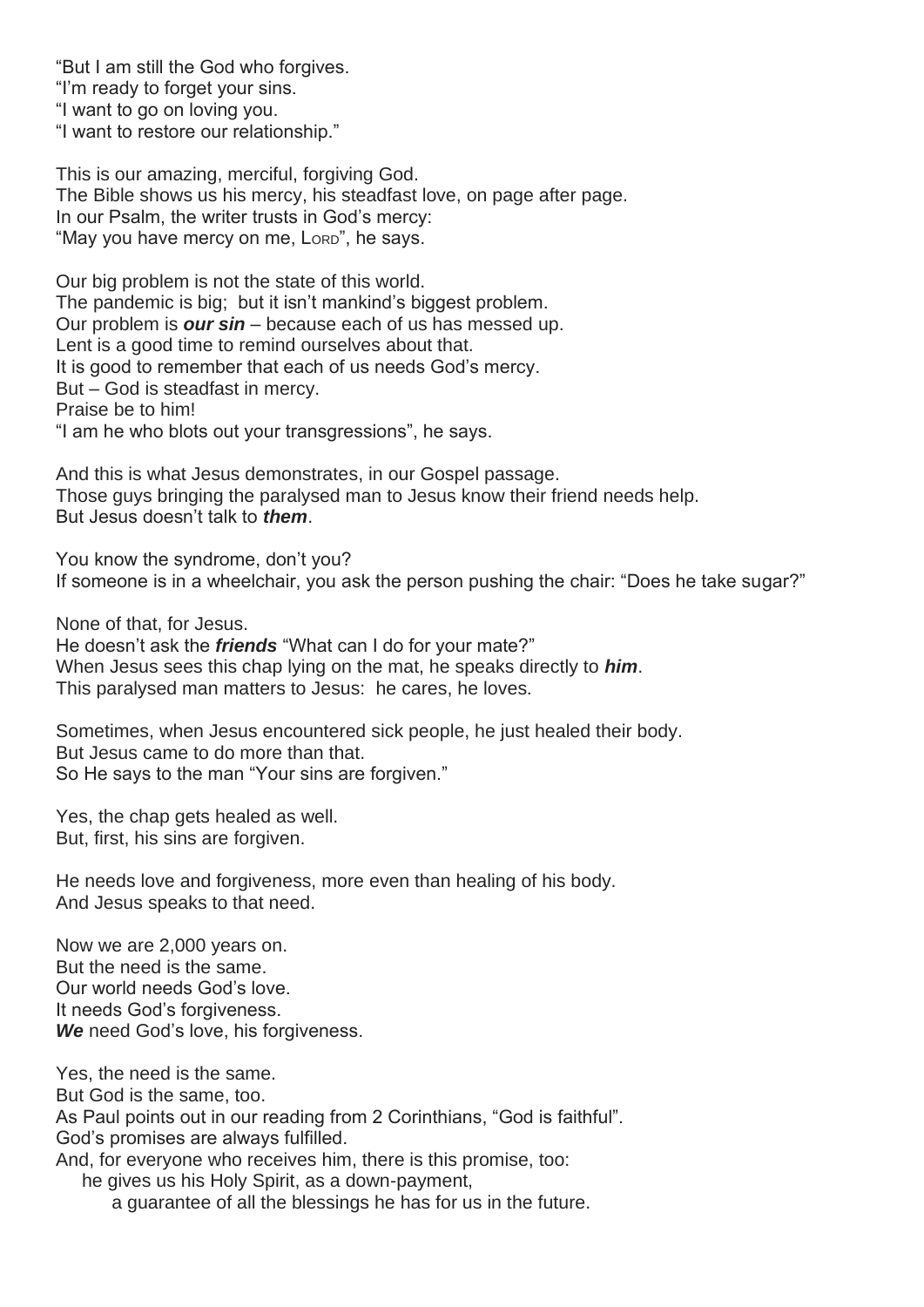So don't lose heart. The desert will blossom. Our God does new and wonderful things.

He wants to do those things in us, and in our world. And he is faithful. This is good news. Good news for us. And it's good news for sharing with our neighbours. And, when we do that, we honour God's name, we proclaim his praise.

Now there is a challenge. By God's grace, may we rise to it!

Amen.

Timothy

#### **Affirmation of Faith**

**I believe in God, the Father almighty, creator of heaven and earth. I believe in Jesus Christ, his only Son, our Lord, who was conceived by the Holy Spirit, born of the Virgin Mary, suffered under Pontius Pilate, was crucified, died, and was buried; he descended to the dead. On the third day he rose again; he ascended into heaven, he is seated at the right hand of the Father, and he will come to judge the living and the dead. I believe in the Holy Spirit, the holy catholic Church, the communion of saints, the forgiveness of sins, the resurrection of the body, and the life everlasting. Amen.**

#### **Prayers of Intercession**

We pray for the coming of God's kingdom. Father, by your Spirit **bring in your kingdom.**

You sent your Son to bring good news to the poor, sight to the blind, freedom to captives and salvation to your people: anoint us with your Spirit; rouse us to work in his name.

Father, by your Spirit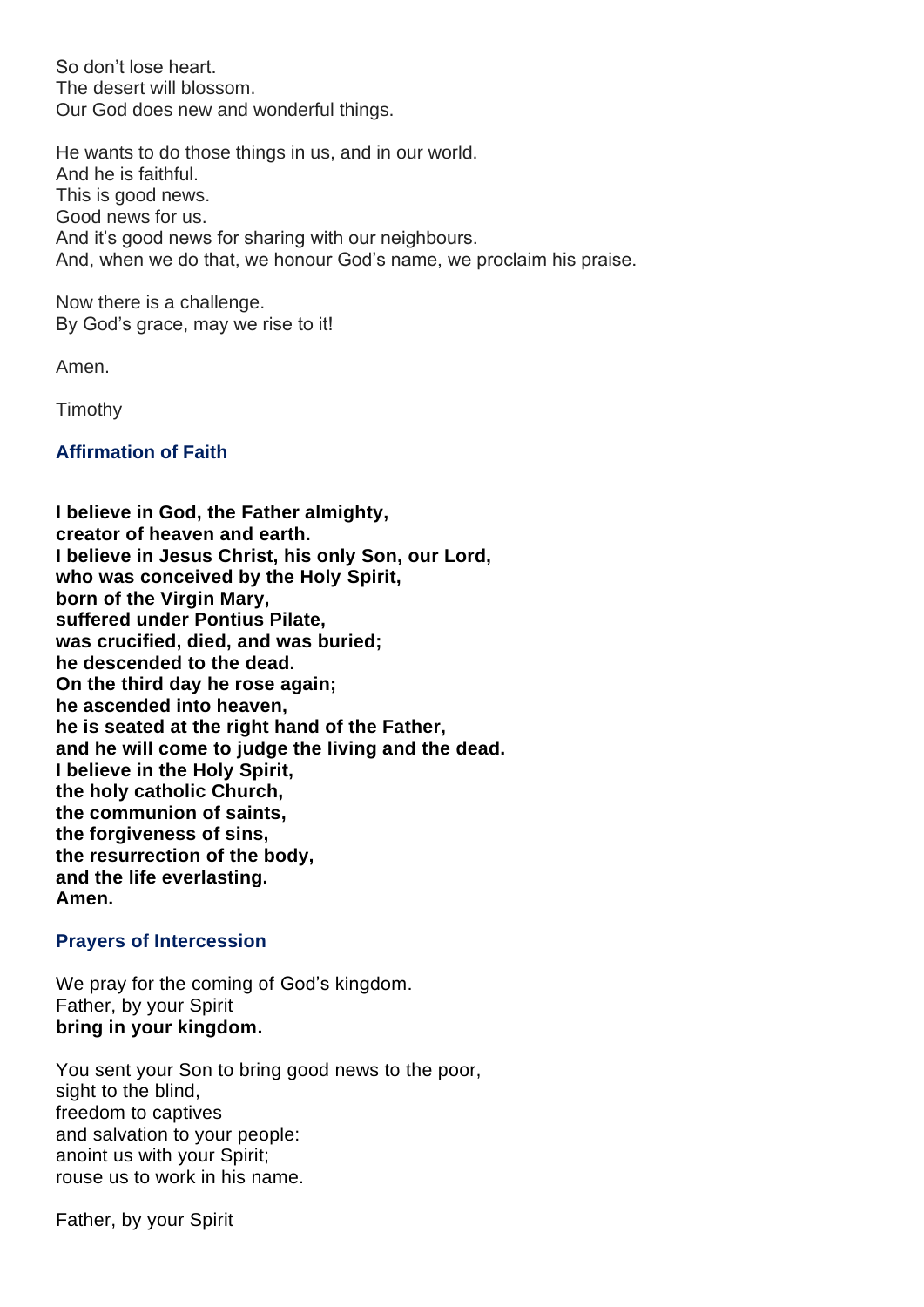#### **bring in your kingdom.**

Send us to bring help to the poor and freedom to the oppressed.

Father, by your Spirit **bring in your kingdom.**

Send us to tell the world the good news of your healing love.

Father, by your Spirit **bring in your kingdom.**

Send us to those who mourn, to bring joy and gladness instead of grief.

Father, by your Spirit **bring in your kingdom.**

Send us to proclaim that the time is here for you to save your people.

Father, by your Spirit **bring in your kingdom.**

God of mercy, **you know us and love us and hear our prayer: keep us in the eternal fellowship of Jesus Christ our Saviour. Amen.**

#### **The Peace**

Christ is our peace. If anyone is in Christ, there is a new creation. The old has passed away: behold, everything has become new.

May the peace of the Lord be always with us and all those we love.

**Song: On Jordan's bank <https://www.youtube.com/watch?v=pIr21lLgFpg>**

#### **An act of Spiritual Communion**

Our Father in heaven, hallowed be your name, your kingdom come, your will be done, on earth as in heaven. Give us today our daily bread. Forgive us our sins as we forgive those who sin against us. Lead us not into temptation but deliver us from evil.